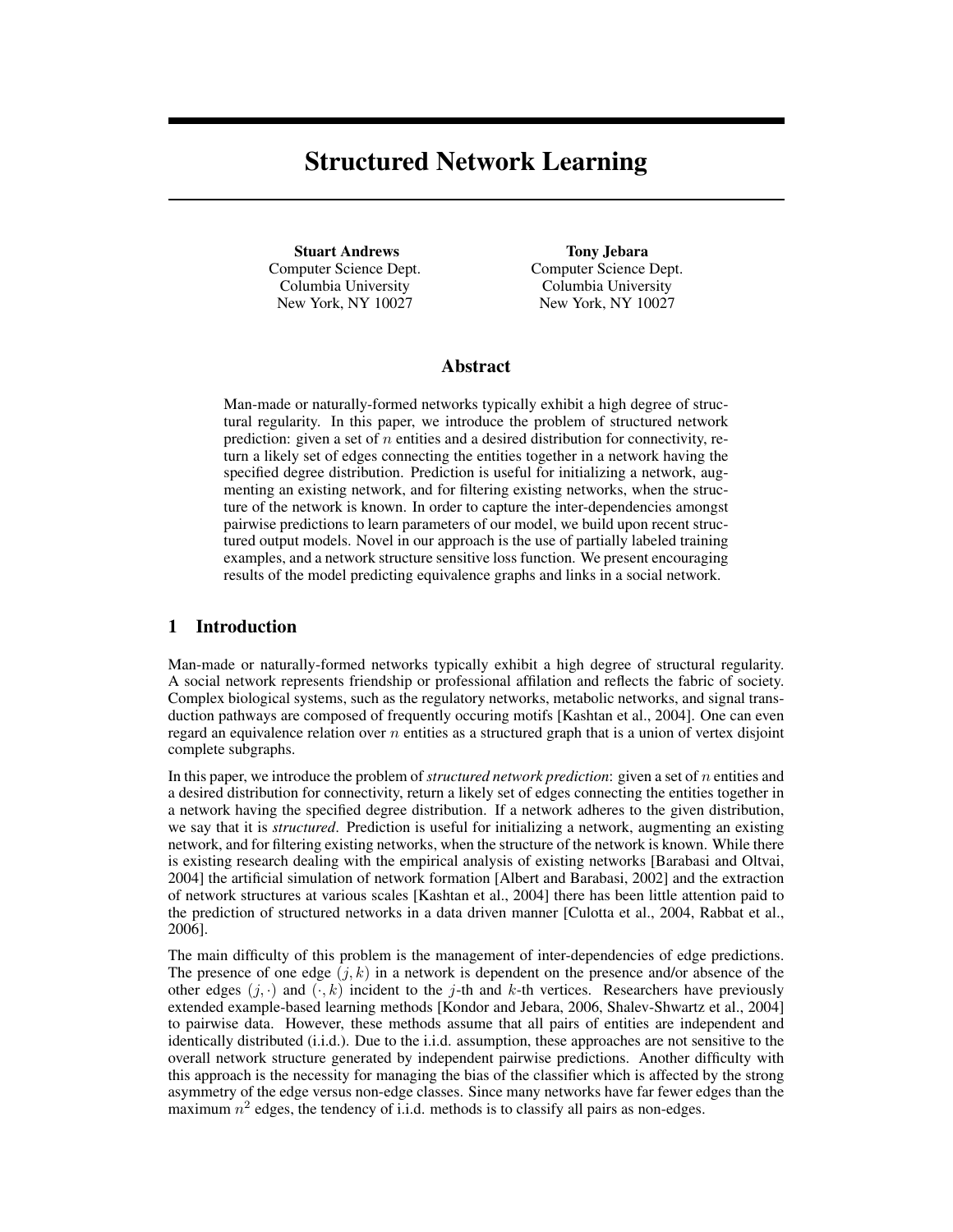We adopt a uniform connectivity hypothesis derived from the observation that many real-world networks arise in the presense of resource constraints or costs distributed among edges [Pennock et al., 2002]. For instance, on a social network such as the type maintained at a university, members typically interact with a small number of friends compared to the overall size of the network. Likewise, professors can advise only a limited number of graduate students. Our predictive model thus ensures that we obtain a network with the expected structure.

In order to capture the inter-dependencies amongst pairwise predictions to learn parameters of our model, we consider the application of structured output models [Tsochantaridis et al., 2004, Taskar et al., 2003, 2005a] to the network prediction problem. To facilitate learning over inter-dependent output spaces, structured output models generalize the empirical risk minimization framework following the approach of [Crammer and Singer, 2001] by defining the margin as the functional distance between the true output and the highest-ranked alternative. By focussing effort on the margin, these formulations provide a tractable alternative to conditional likelihood modeling which would otherwise depends on the computation of a partition function [Lafferty et al., 2001]. Structured output models developed within the max-margin framework have been successfully applied to predicting part-of-speech tags, word-alignments, parse trees and image segmentations [Tsochantaridis et al., 2004, Taskar et al., 2004, 2005b].

Our method for structured learning is novel in that we consider partially labeled networks as inputs to the learning algorithm, to handle applications such as initialization, augmentation and filtering in a transductive fashion. Partial labeling refers to the connectivity; only a subset of the potential  $n^2$ edges are observed. In order to apply the structured output model of [Taskar et al., 2005a] to our problem, we first show how to parameterize a combinatorial family of graphs using a linear model. In particular, we introduce a novel loss function for evaluating predictions in this transductive setting, and derive an upper bound that can be minimized using a variant of the dual extragradient algorithm.

### 2 Structured networks

In general, the most common type of structural characterization of large networks is made in terms of their degree distributions. This is the distribution over the *degrees* of the vertices, where the degree  $\delta(v)$  of a vertex v is the number of edges incident to that vertex. Alternatively, networks can often be classified into well-defined combinatorial families of graphs, such as chains, trees, forests, generalized matchings or unions of disjoint complete subgraphs.

In Figure 1, we compare the degree distributions of three structured networks, going from the least to most constrained. The first example is the degree distribution from a protein-protein interaction network. The degree distribution for this network exhibits scale-free behaviour, appearing as a line with negative slope. A second example is a social network comprised of links that members create with friends. The degree distribution in this case is nearly uniform on a bounded interval, and zero elsewhere. This pattern is a characteristic of social networks with limited enrollment, for example, within an academic institution or private company. A final example is an equivalence graph for a collection of  $m = 300$  face images of  $m = 30$  individuals, each observed under 10 different viewing conditions. A complete graph connects the images of each person, yielding a degree distribution that is a Dirac delta function at the value 9.

In order to express the degree distribution in a convenient form, we need the following definitions. Consider a set of vertices  $V = \{1, \ldots, n\}$  and the complete set of edges connecting pairs  $\mathcal{E} =$  $\{(j,k)|1 \leq j < k \leq n\}$ . Let  $e(j,k)$  be the index of edge  $(j,k)$  in an enumeration of  $\mathcal{E}$ . In our current research, we deal with graphs that have undirected edges, although the techniques can be adapted to the directed case. A complete vertex-edge incidence matrix on n vertices, denoted  $A_n$ , has elements  $a_{i,e(j,k)}$ ,  $1 \leq i, j, k \leq n, j < k$ . The *i*-th row indicates which edges are incident to vertex  $i$  in a complete graph.<sup>1</sup> Thus, we have

$$
\mathbf{A}_5 = \begin{bmatrix} 1 & 1 & 1 & 1 \\ 1 & & & & \\ & 1 & & & \\ & & 1 & & \\ & & & 1 & & \\ & & & & 1 \end{bmatrix} \begin{bmatrix} 1 & 1 & 1 \\ 1 & 1 & 1 \\ 1 & 1 & 1 \\ & & 1 \end{bmatrix} \begin{bmatrix} 1 \\ 1 \\ 1 \\ 1 \end{bmatrix}
$$
 (1)

<sup>&</sup>lt;sup>1</sup>Since edges are undirected, we have  $a_{j,e(j,k)} = a_{k,e(j,k)}$ .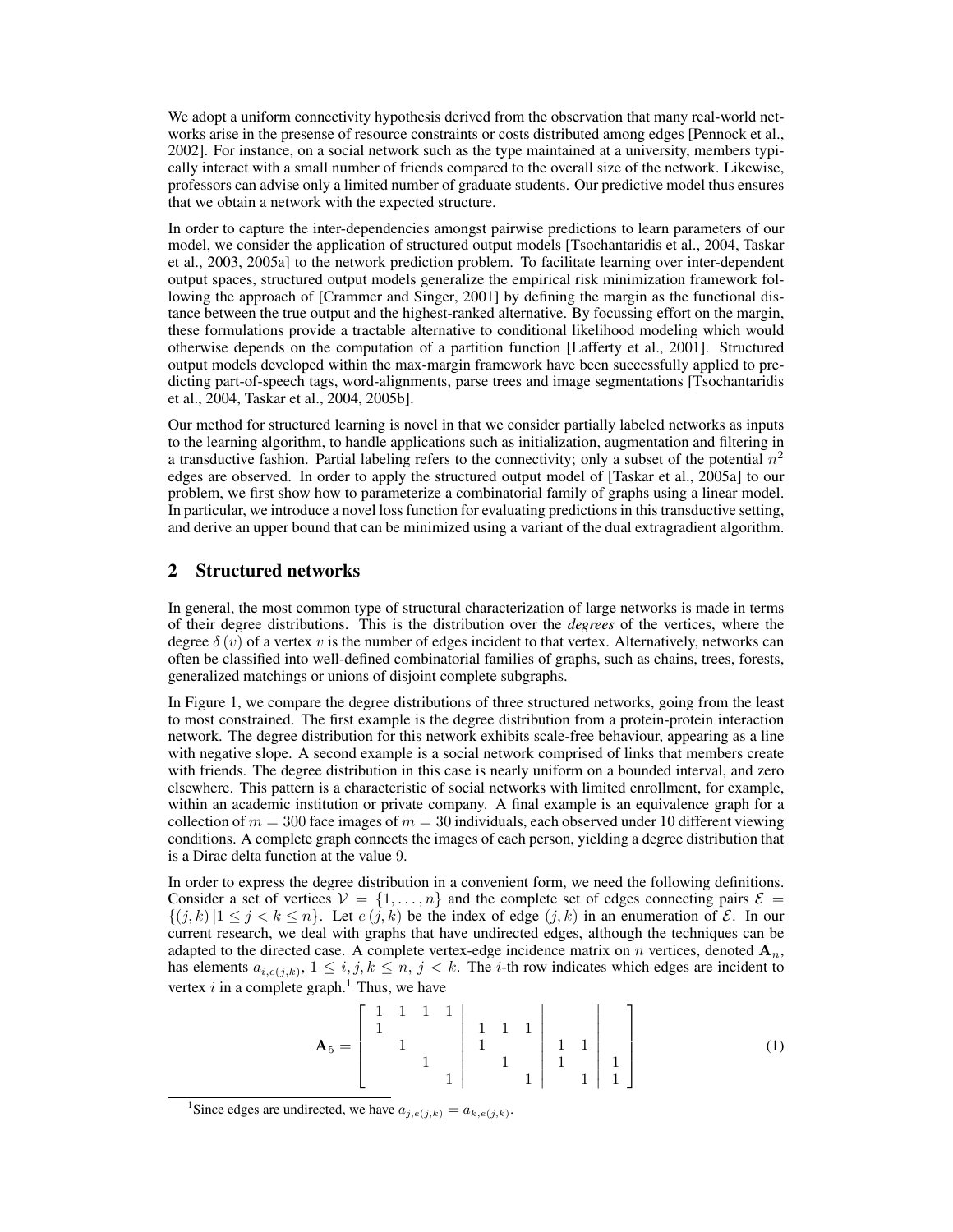

Figure 1: (a) A log-log plot showing degree distributions for a social network (friendship), a proteinprotein interaction network (protein), and an equivalence graph (face images). (b) B-matchings with  $b = 2$ , and (c)  $b = 4$ . (d) When  $b = 1$  the best we can do is a near-perfect 1-matching, where vertex 2 has  $\delta(2) = 0 < 1$ , and similarly for (e), when  $b = 3$ , we obtain the near-perfect 3-matching  $\delta(5) = 2 < 3.$ 

which corresponds to the incidence matrix for the graph in Figure 1(b).

Now, let a subset of edges  $G_y \subseteq \mathcal{E}$  be parameterized using a 0-1 vector  $\mathbf{y} = (y_{e(j,k)})$  ,  $1 \leq j,k \leq n$ , where an edge  $(j, k)$  is in  $\mathbf{G}_y$  if  $y_{e(j,k)} = 1.2$  The following relation holds  $\delta(v_i) = (\mathbf{A}_n \mathbf{y})_i$  which says that the degrees of vertices in a graph with edges  $G_v$  are given by the components of the matrix product  $\mathbf{A}_n \mathbf{v}$ .

At this time, we will focus on a combinatorial family of graphs called b-matchings, which have specific degree distributions, are flexible, and lead to efficient algorithms. The methods of this paper can be extended directly to alternative combinatorial families of graphs.

For a given collection of vertices and fixed b, we define a *b-matching* to be any subset of undirected edges connecting vertices such that each vertex v has exactly b neighbours ( $\delta(v) = b$ ). The set of b-matchings is a combinatorial family of networks having uniform connectivity over the vertices; the resulting network has a degree distribution that is a Dirac delta function on the value b. Strictly speaking, to align ourselves with graph theoretic and network flow terminology, these are *k-factors* [Schrijver, 2003].<sup>3</sup> When there does not exist a b-matching, we also consider a *near-perfect* bmatching in which one vertex has  $b - 1$  neighbours. Figure 1 depicts a graph having a 2 and a 4-matching, and a near-perfect 1 and 3-matching. In the future, we plan to study more general types of b-matchings. We can characterize b-matchings as 0-1 vectors y that satisfy the degree constraints

$$
\mathbf{A}_n \mathbf{y} = b \mathbf{1} \,. \tag{2}
$$

#### 2.1 Structured network prediction

We propose to use *maximum-weight b-matching* as a predictive model. Given a set of vertices and their attributes, the model assigns weights to edges and returns the b-matching that has the most weight as the prediction. Like the edge indicator vector y, the edge weights are represented by a vector  $\mathbf{s} = (s_{e(j,k)})$ , however  $s_{e(j,k)} \in \mathbb{R}_+$  can be any positive real-value. The *weight* of  $\mathbf{G}_y \subseteq \mathcal{E}$ is defined as the sum of the weights of its edges and equals  $s<sup>T</sup>y$ . Letting z be a real-valued vector variable whose components correspond to those of y, the maximum-weight b-matching problem can be formulated as an LP

$$
\max_{\mathbf{z}\in\mathbf{P}^n} \mathbf{s}^T \mathbf{z},\tag{3}
$$

in terms of the *b-matching polytope*  $\mathbf{P}^n$  which is convex-hull of b-matchings [Schrijver, 2003]. A description of this polytope is included in the Appendix. Fortunately, even though the  $\mathbf{P}^n$  is

<sup>&</sup>lt;sup>2</sup>We often write  $y_{j,k}$  in place of  $y_{\epsilon(j,k)}$ , with the understanding that this still refers to a component of the *vector* y.

<sup>&</sup>lt;sup>3</sup>The general definition of a b-matching allows vertices to have individually specified  $b_i$ , and any number of incident edges *up to* bi. Moreover, the definition allows edges to be used *multiple* times. A b-matching is capacitated with capacity  $c \ge 0$  if edges are used at most c times, and *simple* if  $c = 1$ . It is perfect if each vertex has *exactly*  $b_i$  edges for each vertex i. A *k*-factor is a simple and perfect b-matching where  $b_i = k$ ,  $\forall i$ .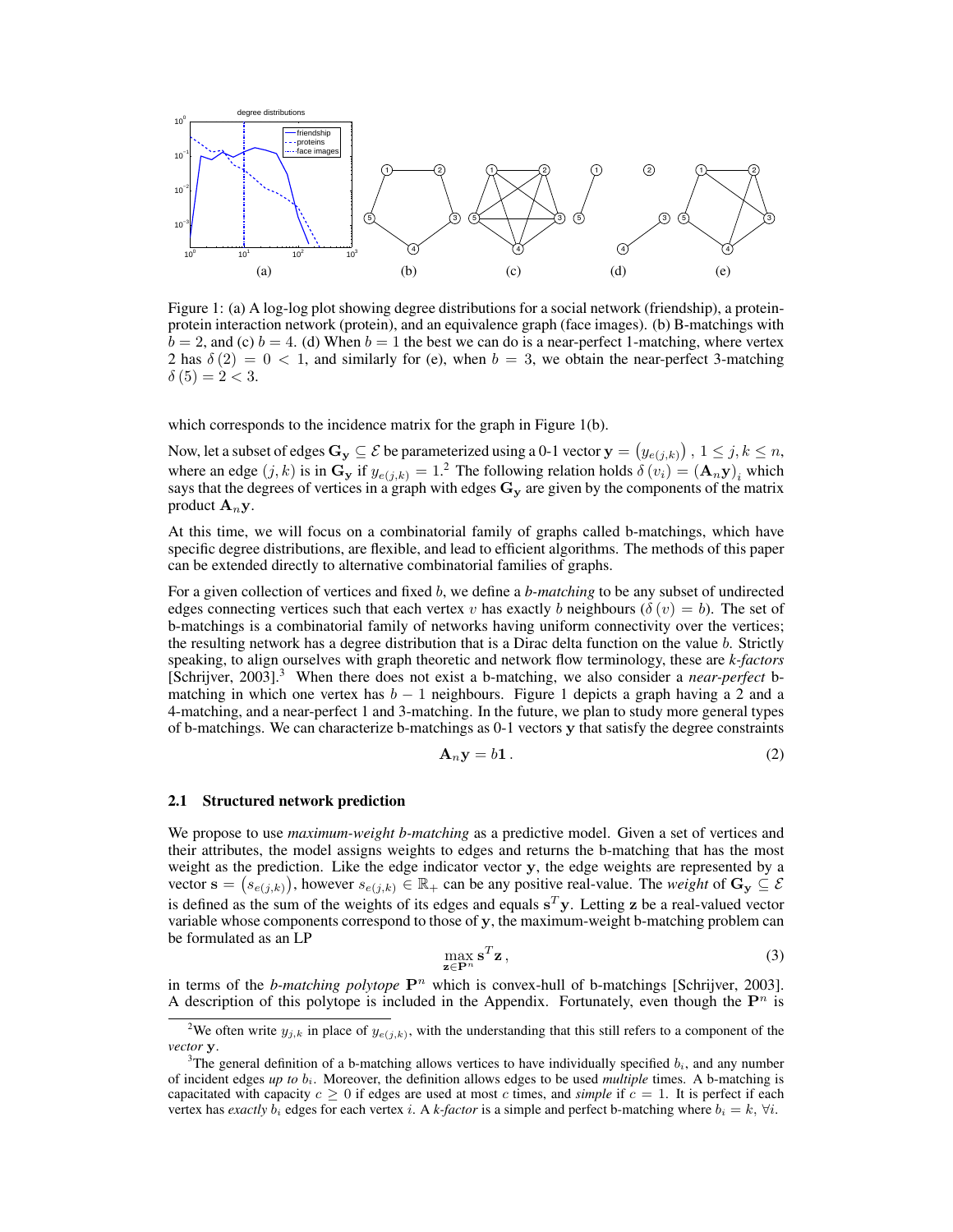described by an exponential number of linear constraints, there exist polynomial-time combinatorial algorithms for finding the maximum. Gabow [Gabow, 1983] presents an efficient technique for reducing b-matchings to 1-matchings, for which Edmund's algorithm can be applied. Fremuth-Paeger et al. [Fremuth-Paeger and Jungnickel, 1998] provide a balanced network flow model and an implementation that solves a variety of related matching and flow problems. Both methods are specializations of the primal-dual methodology for solving linear programs with exponentially many constraints [Papadimitriou and Steiglitz, 1982].

There are special cases, however, when the representation of the convex hull is much simpler. For example, if b is even and if we consider *uncapacitated* b-matchings where an edge can be chosen multiple times, the resulting LP is  $\max_{z\geq 0, A_n z = b1} s^T z$ , which can be solved efficiently. Moreover, we may choose to relax the b-matching criteria by simply omitting the constraints in Equation (14).

## 3 Learning the weights

The key question remains: how does one assign weights to the edges? In a typical b-matching application, the weights  $s = (s_{i,k})$  are engineered in advance from the attributes  $x_i, x_k \in \mathbb{X}$ associated with the vertices. This approach requires domain knowledge, and becomes overly complicated when there are a large number of attributes. Our main contribution is a method that learns a function for assigning weights in a given domain, based on a training data set  $\mathcal{D} = \{ (\mathbf{X}_i, \mathbf{y}_i) | \mathbf{X}_i \in \mathbb{X}^{n_i}, \mathbf{y}_i \in \mathbf{P}^{n_i} \}$ , where  $\mathbf{X} = \{ \mathbf{x}_1, \dots, \mathbf{x}_n \} \in \mathbb{X}^n$  is the set of attribute vectors  $\mathbf{x}_k \in \mathbb{X} \subseteq \mathbb{R}^d$  for  $\mathcal{V}$ . The training data may consist of a single network, or several independent but related networks defined over disjoint sets of vertices. The attributes of vertices are specified in  $\mathbf{X}_i$ , and the partially observed structure in  $\mathbf{y}_i$ .<sup>4</sup>

In particular, we consider a semi-supervised setting where we have incompete knowledge of the structure for the network(s) in the training data. We assume that the attributes of each vertex are known, but only a subset of the network edges have been observed. For a given example  $(X, y) \in$ D the observed network structure consists of a set of known edges  $\{(j,k) \in \mathcal{E} | y_{j,k} = 1\}$ , known non-edges  $\{(j,k) \in \mathcal{E} | y_{j,k} = 0\}$ , and unknown edges  $\{(j,k) \in \mathcal{E} | y_{j,k} = ?\}$ . The first objective in assigning the weights is to ensure, for each instance, that the structure predicted by our model (a maximum-weight b-matching over the vertices specified by X) matches the subset of observed edges specified in y. The second objective is to ensure that the predictive model is able to generalize by obtaining the correct structure over the unobserved edges.

We consider a parametric family  $s_{j,k} = (t - d_Q(\mathbf{x}_j, \mathbf{x}_k))$ , defined in terms of a pre-specified constant threshold  $t \in \mathbb{R}$ , and an adaptable Mahalanobis distance metric  $d_Q(\mathbf{x}_j, \mathbf{x}_k)$  =  $(\mathbf{x}_j - \mathbf{x}_k)^T Q (\mathbf{x}_j - \mathbf{x}_k)$ , defined in terms of a positive semidefinite (p.s.d.) matrix Q. For high dimensional feature spaces, we also consider p.s.d. Q that are diagonal. We adopted the Mahalanobis distance that has previously been used for metric learning [Xing et al., 2003, Goldberger et al., 2004, Shalev-Shwartz et al., 2004] so that we have a well-known baseline for comparison. Additionally, the weights obtained using the Mahalanobis distance are easy to interpret. Since  $Q$  is symmetric and positive semidefinite, we know that  $Q = P<sup>T</sup>P$  for some P. Therefore, the weight  $s_{j,k}$  for an edge  $(j,k)$  depends on  $d_Q(\mathbf{x}_j, \mathbf{x}_k) = ||P\mathbf{x}_j - P\mathbf{x}_k||_2^2$  which is the Euclidean distance between the points in a suitably scaled and rotated space. From this perspective, we are finding the best transformation  $P$  of the feature space to facilitate b-matching.

#### 3.1 I.I.D. learning

One approach to learning the weight function is to treat the edges from all input b-matchings as independent and identically distributed (i.i.d.). In other words, we assume we have observed a training data set  $\mathcal{D}_{i.i.d.} = \{((\mathbf{x}_j, \mathbf{x}_k), y_{j,k}) | (\mathbf{x}_j, \mathbf{x}_k) \in \mathbb{X}^2, y_{j,k} \in \{0,1\}\}\.$  We can then learn the Mahalanobis distance and threshold using max-margin learning [Kondor and Jebara, 2006, Shalev-Shwartz et al., 2004] to robustly predict the presence of an edge between vertex pairs.

<sup>&</sup>lt;sup>4</sup>The approach can also be applied when attributes are instead associated with edges.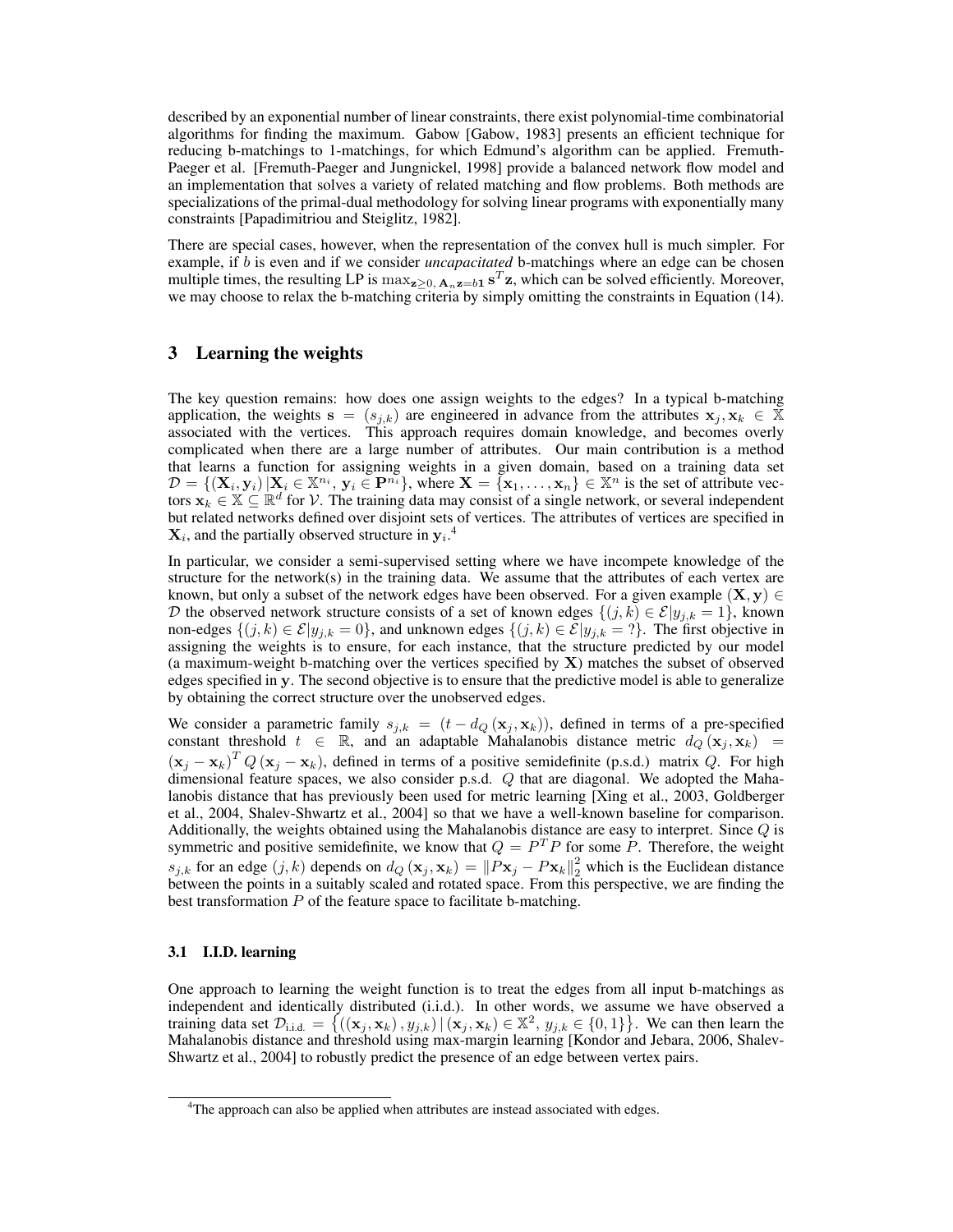#### 3.2 Inter-dependent outputs learning

In order to apply the structured output model of [Taskar et al., 2005a] to our problem, we first show that the parametric family of edge weights can be expressed as a linear model. We then proceed to develop this model while accounting for the specifics of semi-supervised structured network learning. In particular, we introduce a novel loss function for evaluating predictions in the transductive setting, and derive an upper bound that can be minimized. Like [Taskar et al., 2005a], we apply the dual extragradient algorithm of [Nesterov, 2003], however some modification is required.

Let  $\mathbf{f}\left(\mathbf{x}_j,\mathbf{x}_k\right)=\text{vec}\left(\left(\mathbf{x}_j-\mathbf{x}_k\right)\left(\mathbf{x}_j-\mathbf{x}_k\right)^T\right)$  denote the vector of elements from the outer product matrix of  $x_j - x_k$  with itself. We call  $f(x_j, x_k)$  the *features* of the edge  $(j, k)$ . Also, define the matrix F having  $(-1)$  f  $(x_j, x_k)$  as columns. Finally, letting  $w = \text{vec}(Q)$  denote the vector of elements from the p.s.d.  $\ddot{Q}$ , we have the following equivalent expression for the weight of a bmatching y

$$
\mathbf{s}^T \mathbf{y} = \sum_{j < k} y_{j,k} \left( t - \mathbf{w}^T \mathbf{f} \left( \mathbf{x}_j, \mathbf{x}_k \right) \right) \tag{4}
$$

$$
= \frac{1}{2}nbt + \mathbf{w}^T\mathbf{F}\mathbf{y}.
$$
 (5)

In the sequel, we will omit the first term, since it does not depend on w or y. Note that due to symmetry, one needs only the upper triangular elements of matrix  $Q$ , and the outer product matrices  $(\mathbf{x}_j - \mathbf{x}_k) (\mathbf{x}_j - \mathbf{x}_k)^T$  comprising edge features. Therefore, by defining the input-output feature vector  $f(X, y) = Fy$ , we can write our linear predictive model as follows

$$
\hat{\mathbf{y}} = \underset{\mathbf{y}' \in \mathbf{P}^n}{\operatorname{argmax}} \mathbf{w}^T \mathbf{f} \left( \mathbf{X}, \mathbf{y}' \right). \tag{6}
$$

We derive the max-margin learning problem following [Taskar et al., 2005a]. The key insight that enables max-margin learning for multiclass, and in particular, structured outputs, is that one can define the margin in terms of the functional distance  $\mathbf{w}^T \Delta \mathbf{f}(\mathbf{y}') = \mathbf{w}^T (\mathbf{f}(\mathbf{X}, \mathbf{y}) - \mathbf{f}(\mathbf{X}, \mathbf{y}'))$  between the true output and the highest ranked alternative structure. However, since the functional distance scales with the number of prediction errors on individual labels  $y'_{j,k}$ , a modified definition called the *inverse-loss weighted margin* is used instead

$$
\gamma(\mathbf{X}, \mathbf{y}, \mathbf{y}') = \Delta(\mathbf{y}')^{-1} \mathbf{w}^T \Delta \mathbf{f}(\mathbf{y}'), \tag{7}
$$

where  $\Delta(y') = \Delta(y, y')$  quantifies the cost of predicting y' when the true network is y.

We modify the standard Hamming loss for semi-supervised network structure learning in two ways. First, since we have only observed the true network structure  $y_{j,k}$  for a subset of edges, we only evaluate the loss on these elements. Secondly, for structured network prediction, the number of individual label errors  $\Delta(y')$  can grow to  $\mathcal{O}(n^2)$ . For this reason, we define the loss to be  $\Delta(y') =$  $\min{\{\mathbf{L}, h(\mathbf{y}, \mathbf{y}')\}}$  where  $h(\mathbf{y}, \mathbf{y}') = \mathbf{y}^T \mathbf{1} + (1 - 2\mathbf{y})^T \mathbf{y}'$  is the Hamming distance between y and y'. Figure 2 displays the hinge loss for increasing values  $\Delta(y')$  and compares the Hinge losses used by SVM $_1^{\Delta s}$  of [Tsochantaridis et al., 2004] and [Taskar et al., 2005a].

After a change of variables and the introduction of slack variables, the primal max-margin optimization problem is

$$
\min_{\mathbf{w}\in\mathcal{W},\xi\geq0}\qquad\frac{1}{2C}\left\|\mathbf{w}\right\|^{2}+\sum_{i}\xi_{i}\tag{8}
$$

$$
\text{s.t.} \qquad \xi_i \geq \max_{\mathbf{y}' \in \mathbf{P}^{n_i}} \Delta_i(\mathbf{y}') - \mathbf{w}^T \Delta \mathbf{f}_i(\mathbf{y}'), \forall i \tag{9}
$$

where  $W = \{w = \text{vec}(Q) | Q \succeq 0\}$ . In [Taskar et al., 2005a], solutions to this problem are related<sup>5</sup> to solutions of the following, where  $W^{\gamma} = \{w \in W | ||w||_2 \leq \gamma\}$  for an appropriate choice of  $\gamma$ 

$$
\min_{\mathbf{w}\in\mathcal{W}^{\gamma}} \qquad \sum_{i} \max_{\mathbf{y}'\in\mathbf{P}^{n_i}} \Delta_i(\mathbf{y}') - \mathbf{w}^T \Delta \mathbf{f}_i(\mathbf{y}') . \tag{10}
$$

<sup>&</sup>lt;sup>5</sup>For the 2-norm, for any solution to the former problem, there is a  $\gamma$  that yields the same solution on the latter.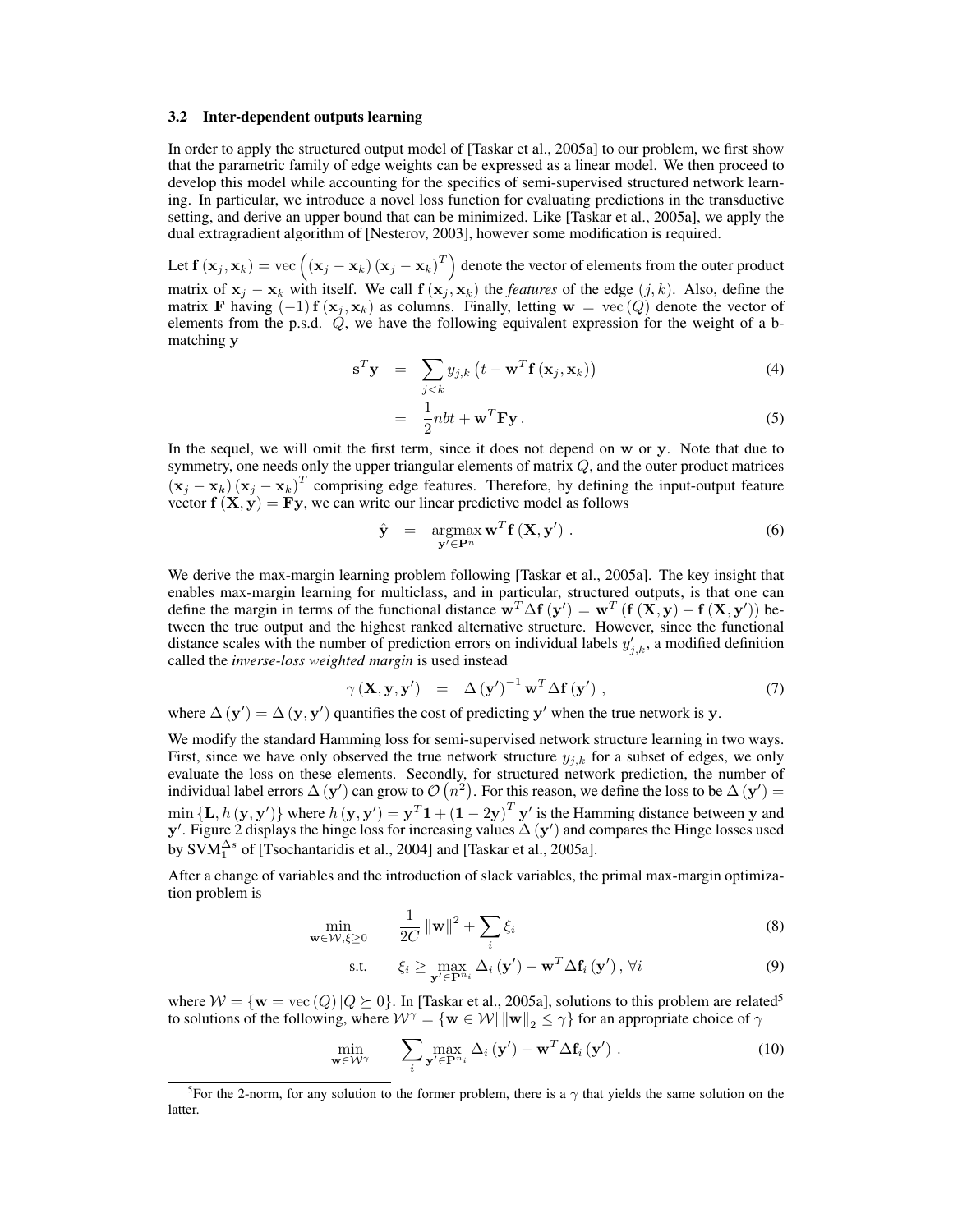

Figure 2: The effect of the Hamming loss on the Hinge loss functions used by (1)  $\text{SVM}_1^{\Delta s}$  of [Tsochantaridis et al., 2004] (dashed lines, decreasing in slope), (2) the dual extragradient technique of [Taskar et al., 2005a] (solid lines, shifting right), and (3) our method (solid lines, shifting right until the bold line intersecting the vertical axis at L).

Finally, by defining the joint output space  $\mathbf{Z} = \mathbf{P}^{n_1} \times \ldots \times \mathbf{P}^{n_m}$ , and noting that the Hamming distance can be expressed as  $h(\mathbf{y}, \mathbf{y}') = a + \mathbf{c}^T \mathbf{y}'$  for appropriate  $a \in \mathbb{R}$  and  $\mathbf{c} \in \mathbb{R}^n$ , we can write the following equivalent learning problem

$$
\min_{\mathbf{w}\in\mathcal{W}^{\gamma}}\max_{\mathbf{z}\in\mathbf{Z}} \qquad \sum_{i}\mathbf{w}^{T}\mathbf{F}_{i}\mathbf{z}_{i} + \min\left\{\mathbf{c}^{T}\mathbf{z}_{i},\mathbf{L}\right\} - \mathbf{w}^{T}\mathbf{F}_{i}\mathbf{y}_{i}.
$$
\n(11)

Due to the clamping of the loss, the gradient of this objective is not Lipschitz continuous.<sup>6</sup> Fortunately, this does not preclude the use of the dual extragradient algorithm, because the gradient operator still has bounded variation [Nesterov, 2003].

#### 3.3 Implementation

We implemented the memory efficient version of the dual extragradient outlined in Figure 5 of [Taskar et al., 2005a] using our definitions from above; we refer the reader to this paper for details. We chose  $\dot{\mathbf{w}} = \text{vec}(\mathbb{I})$  equal to the vector representation of the identity matrix, and  $\dot{\mathbf{z}}_i = \frac{b}{n} \text{vec}(\mathbf{1}^{n \times n})$  equal to our expectation of where the "average" b-matching solution lies. The  $z_i = \frac{1}{n}$  vcc (1) column to our expectation of where the averagradient step-size for the algorithm is weighted by a factor of  $\frac{1}{n}$  $\overline{t}$  where t is the iteration number, as described in Algorithm (3.4) in [Nesterov, 2003]. As shown in [Taskar et al., 2005a], one can approximate the solution of Equation (10) for a range of  $\gamma$  from a single run of the dual extragradient algorithm by simply removing the constraint  $\|\mathbf{w}\|_2 \leq \gamma$ .

The basic update in the dual extragradient algorithm involves a gradient step in variables w and  $z_i$  followed by a Euclidean projection onto their respective feasible sets. Projecting onto W is performed by dropping the negative eigenvalues from the eigendecomposition of  $Q$ . On the other hand, we have not found an efficient method to project  $z_i$  onto the  $P^{n_i}$ . Since the solution may lie on a face of the polytope, b-matching algorithms do not apply.

One solution is to relax the problem, and projecting onto a larger convex hull, for example the hull formed by points that satisfy Equations (12-13) in the Appendix. Another method that we emply is to decompose each network into small overlapping subnetworks and perform polynomial-time 0-1 b-matching on these. An advantage of this approach is that it is efficient and can be scaled-up to large networks. Empirically, this method gives promising results. We are working on bounds to justify this approximation scheme.

# 4 Related work

In [Barabasi and Bonabeau, 2003, Albert and Barabasi, 2002], network structure is characterized by measuring the distribution of vertex connectivity in the network. They document scale-free, or power-law, behaviour in the degree distribution. Several models have been proposed (rich-getricher) that simulate the formation of networks with these properties, however edge formation is driven by random processes that do not take into account attributes at the nodes. In [Kleinberg,

 $6$ We take one-sided limits of the component derivatives when the gradient is not defined.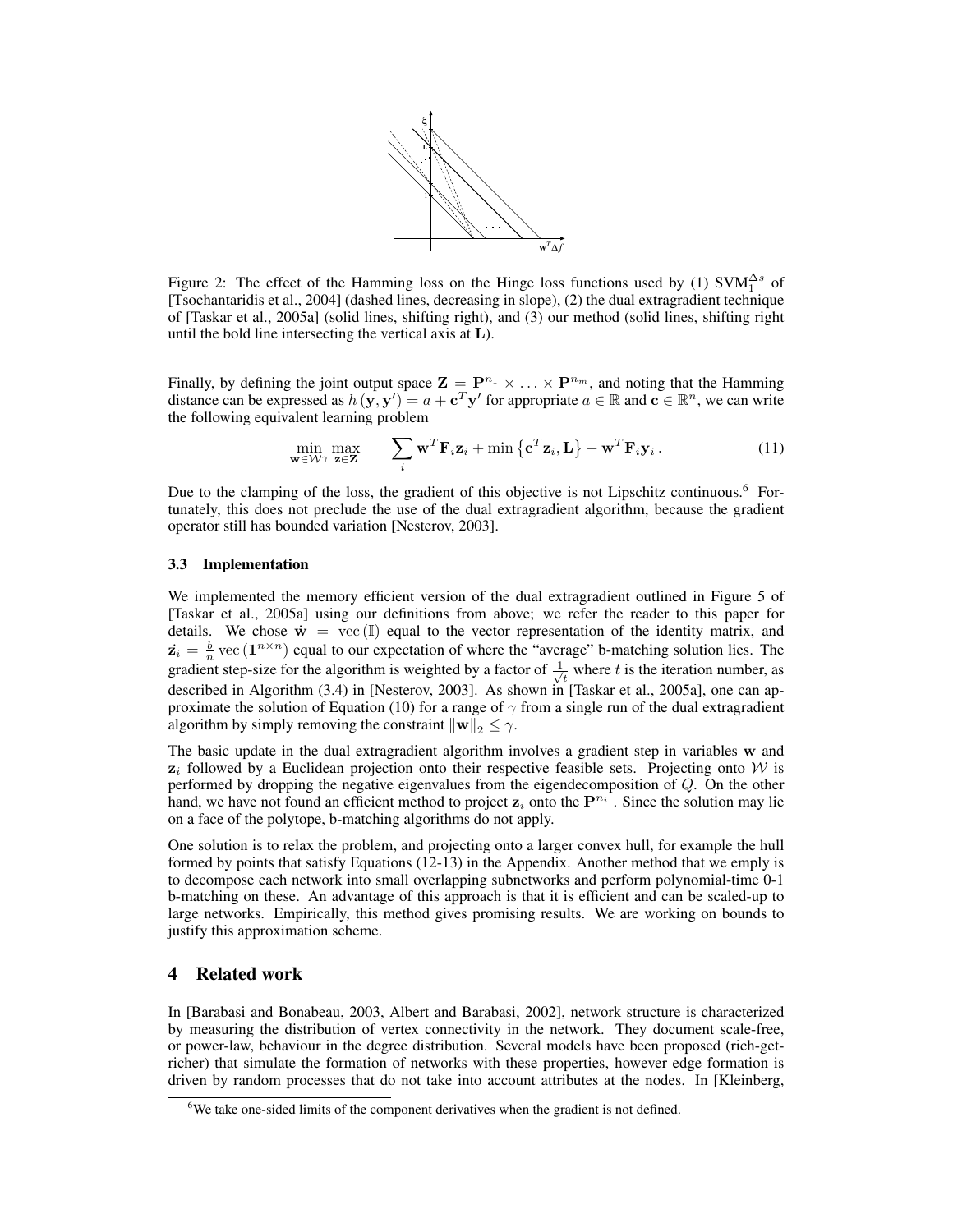1998, Kleinberg et al., 1999], hubs and authorities are analyzed. Recent efforts to detect graph structures do so by analyzing overlapping community structures, subgraph concentrations, and frequently occuring subgraphs [Derenyi et al., 2005, Palla et al., 1969, Kashtan et al., 2004, Koyutürk et al., 2004]. These methods help to understand an overall network structure, but do not perform prediction of network structures.

Recently, [Culotta et al., 2004] presented an end-to-end system that constructs an individualized social network based on a user's email inbox. The system identifies people in emails, searches for their Web-presence and links between people together. Another recently published work [Rabbat et al., 2006] analyzes weak co-occurance data to predict a likely network.

# 5 Experiments

We used a collection of face images from the Olivetti Research Laboratory<sup>7</sup> to validate our approach. The collection contains  $m = 300$  face images of  $m = 30$  individuals, each observed under 10 different viewing conditions that included pose, eyewear, expression and illumination variations. The images are 92 x 112 gray value. We centered the data and applied PCA to reduce the featue dimensionality.

We first partitioned the 300 vertices into subsets: 200 training vertices, 50 test vertices and 50 validation vertices. The edges between testing points, and betwen test points and training or validation points, are not used by the algorithm. The edges between validation points, and between validation points and training points, are used by the algorithm for selecting parameters. We then sample 50 overlapping subnetworks of size 50, so that each subnetwork contained points from the training, testing and validation sets.

We evaluate this method and two variants that do not use b-matching. The first variant uses a simpler predictive model that selects the top  $b\frac{n}{2}$  edges, without constraining the degree distribution. The second variant uses k-nn as a predictive model by connecting each vertex to its  $b$  nearestneighbours. Figure 3 shows the results. Also included in the plots are the results obtained by the Euclidean distance metric. Both validation and testing set results are plotted. In these plots, "raw dist." refers to the Euclidean distance metric, while "learn dist." refers to the metric learned by the modified dual extragradient algorithm for a specific variant. We have also compared receiveroperator curves for the respective methods. These curves are obtained by adding  $\epsilon d_Q (j, k)$  to the integral values of the structural predictions in  $y_{j,k}$ . The threshold points are marked on each curve. Notice that while the edge prediction accuracy is nearly constant for all variants, the variants that ensure the degree distribution is uniform (k-nn / b-matching) obtain higher recall rates.

# 6 Conclusions

We have outlined a novel structured network prediction problem, developed an learning algorithm that attempts to solve it, and shown encouraging results on a controlled example involving an equivalence graph over images. It is possible to learn a modified distance metric that facilitates prediction of structured networks. These network predictions are useful because they not only predict edges accurately, but do so with high recall.

# References

- R. Albert and A. L. Barabasi. Statistical mechanics of complex networks. *Reviews of Modern Physics*, 2002.
- A. L. Barabasi and E. Bonabeau. Scale-free networks, 2003.
- A. L. Barabasi and Z. Oltvai. Network biology: Understanding the cell's functional organization. *Nature Genetics*, 5, 2004.
- K. Crammer and Y. Singer. On the algorithmic implementation of multiclass kernel-based vector machines. *JMLR*, pages 265–292, December 2001.

<sup>7</sup> http://www.uk.research.att.com/facedatabase.html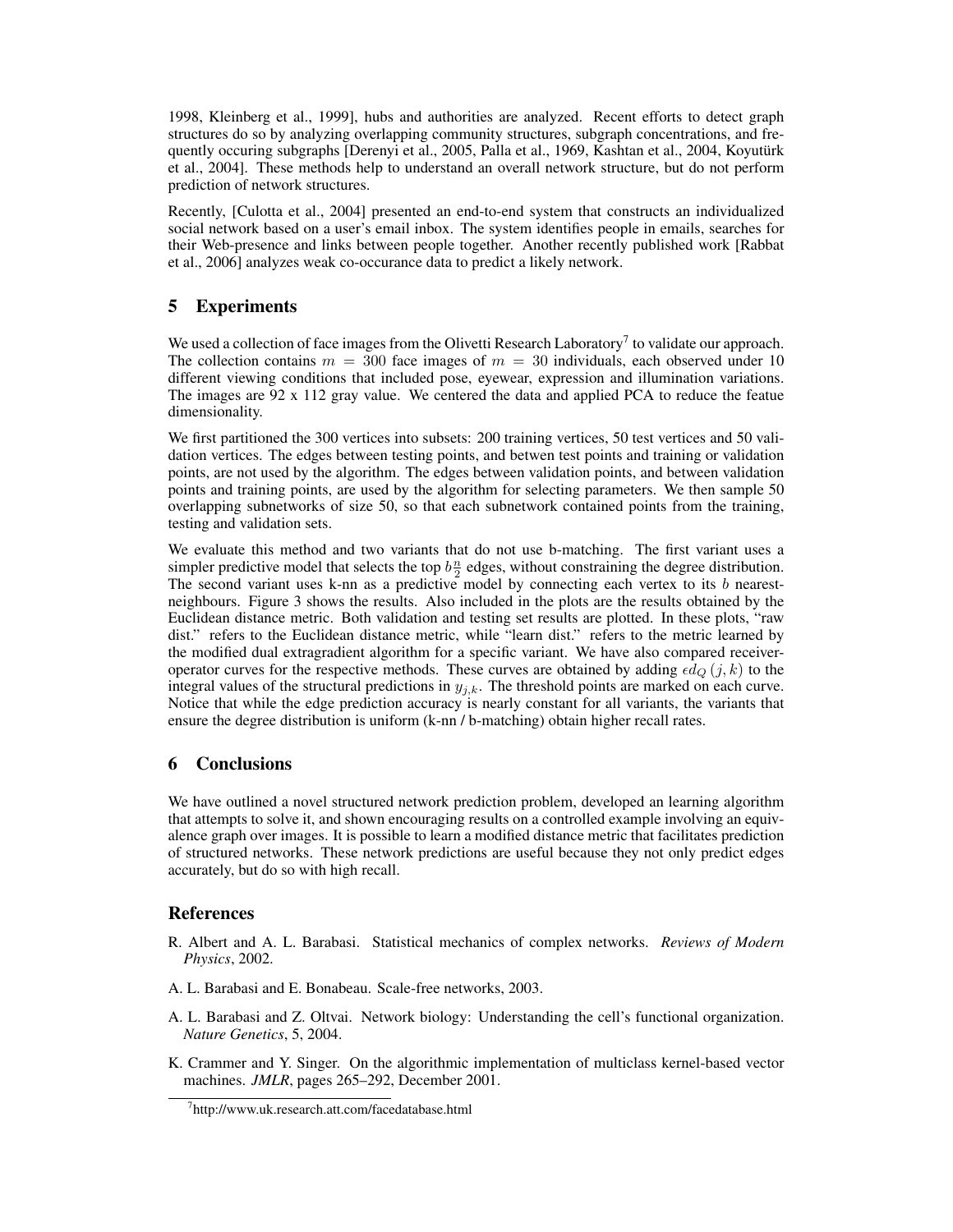

Figure 3: Predictive model with (left) no constraints on edge predictions, (middle) using k-nn edge predictions, and (right) using b-match. (Top) AUC versus iteration, (bottom) ROC curves.

- A. Culotta, R. Bekkerman, and A. McCallum. Extracting social networks and contact information from email and the web. In *AAAI*, Aron Culotta and Ron Bekkerman and Andrew McCallum 2004.
- I. Derenyi, G. Palla, and T. Vicsek. Clique percolation in random networks. *Physical Review Letters*, 2005.
- C. Fremuth-Paeger and D. Jungnickel. Balanced network flows. a unifying framework for design and analysis of matching algorithms. *Networks*, 1998.
- H. N. Gabow. An efficient reduction technique for degree-constrained subgraph and bidirected network flow problems. In *ACM Theory of Computing*, 1983.
- J. Goldberger, S. Roweis, G. Hinton, and R. Salakhutdinov. Neighbourhood components analysis. In *NIPS*, 2004.
- N. Kashtan, S. Itzkovitz, R. Milo, and U. Alon. Efficient sampling algorithm for estimating subgraph concentrations and detecting network motifs. *Bioinformatics*, 2004.
- J. M. Kleinberg. Authoritative sources in a hyperlinked environment. *ACM*, 1998.
- J. M. Kleinberg, R. Kumar, P. Raghavan, S. Rajagopalan, and A. S. Tomkins. The web as a graph: Measurements, models, and methods. In *COCOON*, 1999.
- R. Kondor and T. Jebara. Gaussian and wishart hyperkernels. In *NIPS*, 2006.
- M. Koyutürk, A. Grama, and W. Szpankowski. An efficient algorithm for detecting frequent subgraphs in biological networks. *BIOINFORMATICS*, 2004.
- J. Lafferty, A. McCallum, and F. Pereira. Conditional random fields: Probabilistic models for segmenting and labeling sequence data. In *ICML*, 2001.
- Y. Nesterov. Dual extrapolation and its applications for solving variational inequalities and related problems. Technical report, Catholic University of Louvain, 2003.
- G. Palla, I. Derenyi, I. Farkas, and T. Vicsek. Uncovering the overlapping community structure of complex networks in nature and society. *Nature*, 1969.
- C. H. Papadimitriou and K. Steiglitz. *Combinatorial Optimization*. Prentice-Hall, Englewood Cliffs, N.J., 1982.